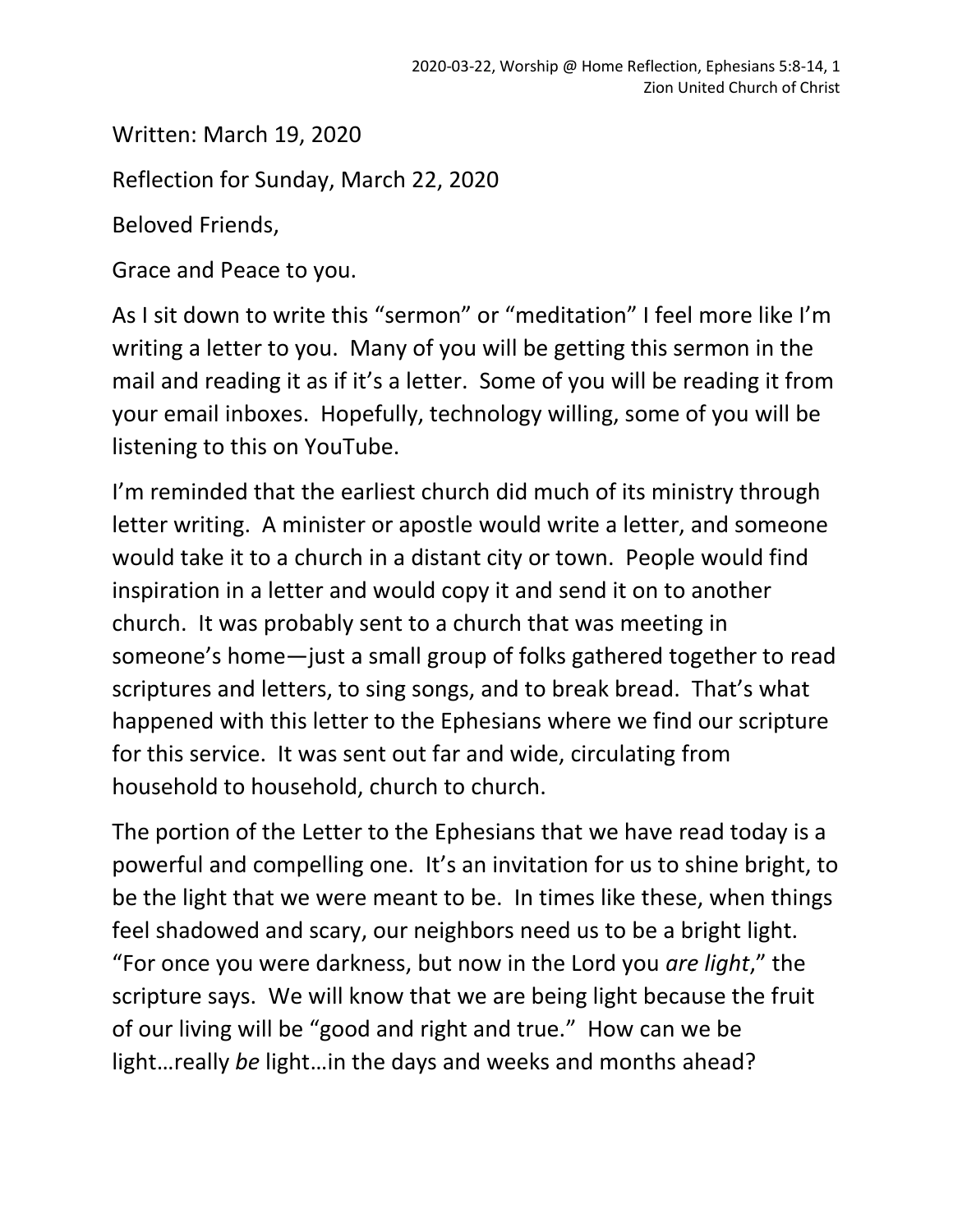I was reading what one of my seminary teachers, Ron Allen, and his friend Clark Williamson wrote about this passage. This passage is so much about who Christ has made us to be. They write that "through the faithfulness of God we no longer walk in darkness but are indeed 'children of light.' The imperative 'walk'…follows the indicative 'you are light.' Being precedes doing; new being precedes new doing. We are asked to do nothing that God's grace does not already empower us to do. We are to become who we are."<sup>1</sup>

As followers of Christ, transformed by God's amazing love, we are light for the world. I've been trying to figure out ways that we can shine brightly. I admit that there have been moments in the last few days that I haven't been my brightest. I have felt the strain of what is happening get to me. My exhaustion has made me short, at times, with people I love. I've given too much time and energy to my frustrations. When this happens, I know that I need to step back, center myself, pray, listen to a song, breathe. When I do that, I think my light gets a little stronger.

Just a week ago, the Zion council had a conference call to make a decision about our in-person gatherings. We decided to pause our inperson gatherings for two weeks, at which time we would reassess the situation we're in. So much has changed in just one week. The day that I'm writing this "letter" is the day the governor announced that all schools in the state of Indiana will be closed at least through May 1. That's takes us well past Holy Week and Easter. I hoped so much that we would be together again, but I think our wilderness journey will extend further than we anticipated. We'll have to see.

 $1$  Ronald J. Allen and Clark M. Williamson, Preaching the Letters without Dismissing the Law: a Lectionary Commentary (Louisville, KY: Westminster John Knox Press, 2006), p. 39.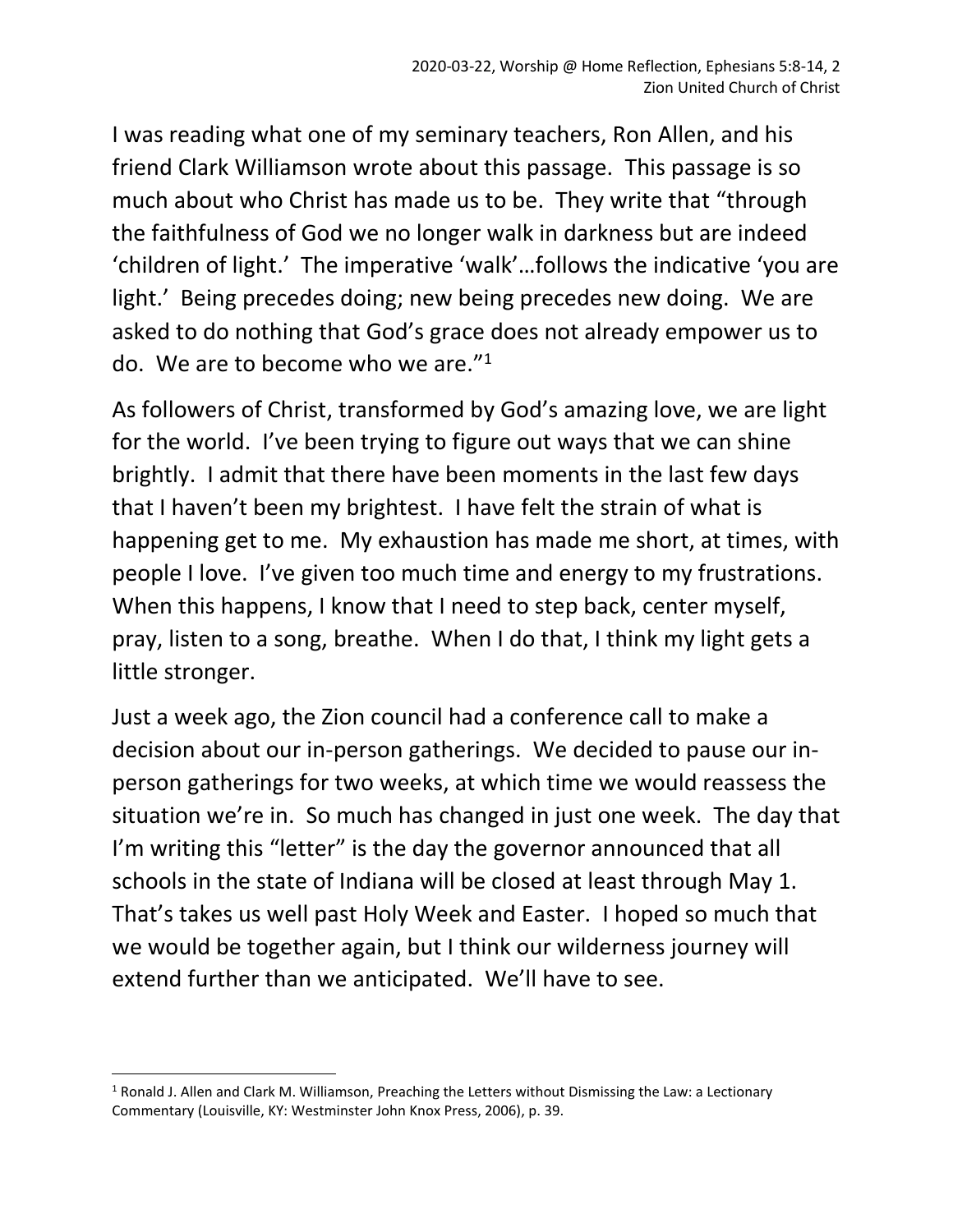None of us have been untouched by the disruptions caused by this virus. This Sunday we were supposed to be having a beautiful laity service where some of our members were going to share their "mountain top experiences" from their faith journeys. They were stepping up to lead you in worship because I was going to be with family celebrating my brother's wedding. This week brought hard decisions for family and friends who realized they needed to stay home, not just so that they could stay well, but so that we could all help keep each other and our neighbors well. Instead of a big celebration surrounded by family and friends, just a few of us will be gathering in my brother's living for a short ceremony. We will be cautious and keep a distance and wash our hands.

I'm sad for my brother and his fiancé. This was not what they had been hoping for. It hurts to not be able to share this moment with family and friends. We're going to try to use technology the best we can to make it so that people can still see a video of the ceremony. It's not the same as being together. Nothing can take the place of being near the ones we love, but for now, it will have to do.

These disruptions and bigger ones will find their way into our lives and the lives of those we love. You might be experiencing this already. You probably are experiencing this already. It is precisely in moments like these when we need to be what God created us to be—a bright light. We can be a bright light by offering encouragement and care. We can be a bright light by being a compassionate, listening ear. We can be a bright light by reminding people how deeply they are loved. We can be a bright light by reminding people that though we are separated by physical distance, they are not alone—we are not alone—as we continue to walk this path that we are on.